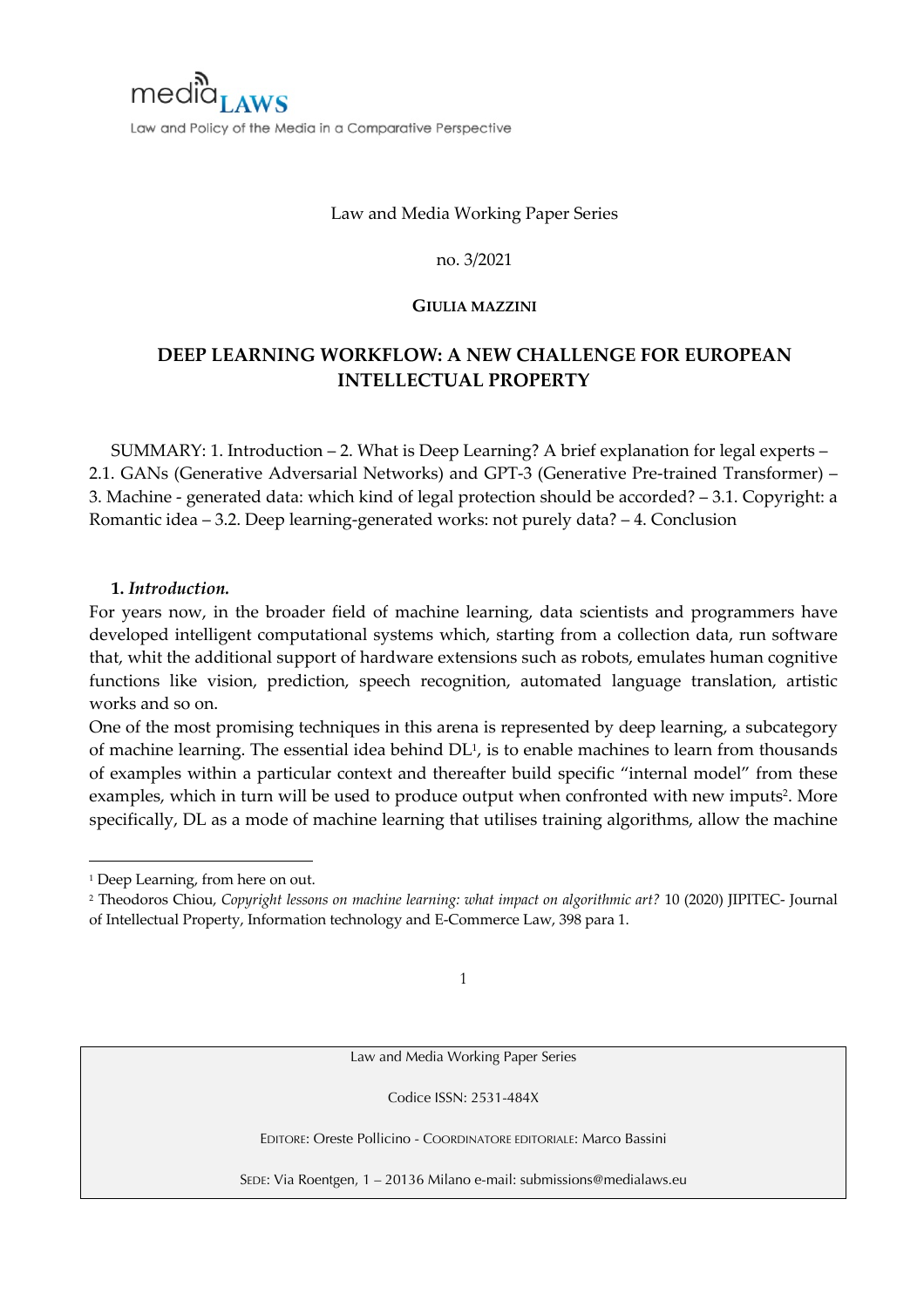to learn through the analysis of structured corpora of (big) data and, through their continuing use, improve their performance over time without being specifically programmed to so do: hence our conceptualization of "intelligent machines". While this method may appear complicated to the layman, researches may assert that it is easier to program a computer to *learn to be* intelligent than program a computer to be intelligent from the outset<sup>3</sup>.

The development of DL systems has called into question the fundamentals of Intellectual Property Law in the European States, particularly in the context of copyright law. Indeed, especially within civil law jurisdictions, copyright law is concerned primarily with the protection of the author's personality – an entirely human conception – insofar as it informs his or her creative works, rather than the content of those works themselves. Consequently, this conception raises several issues. DL algorithms allow machines to learn how to produce artistic output, under the auspices of socalled algorithmic art, a genre encompassing everything from musical compositions and paintings to translated text and novels<sup>4</sup>. In so doing, algorithms are trained on given datasets created by humans, consisting of the type of works relevant to each project such as paintings or lyrics. As many scholarly articles persuasively argue, these training works which function as the starting point for any machine learning systems, are protected by copyright<sup>5</sup>.

Nevertheless, the main issue pertaining to automated creativity has been whether copyright protection, or neighbouring rights, may be granted to DL-generated works, that is to say, the output. The question then follows of whether the "romantic author", that unique expression of individual talent and human creativity, is the only entity that may be afforded protection by copyright law, or whether – and if so, under what conditions- it may in fact extend to new expressions of creativity, built by automated tools fashioned by intelligent machines<sup>6</sup>.

# **2.** *What is deep learning? A brief explanation for legal experts.*

At very basic level, DL is a machine learning technique that permits the automated entity to learn from examples. It teaches a computer to filter inputs through layers to learn how to predict and classify information which can take the form of texts, sounds or imagens. By way of illustration, let us imagine the cognitive act of grasping a conceptual notion: first, we learn it and, immediately after, we are exposed to another. Our brains collect the input of the first and elaborate upon it with the aid of the second to which may be added a third and a fourth, the original notion being further abstracted with each interaction<sup>7</sup>. Scientifically speaking, it is correct to assume that the deep learning action constitutes the learning of data that are not furnishes by the programmers but rather, through the use of statistical computing – that is to say, algorithms. The scope of the latter is designed to emulate the human brain and its means of interpreting. The biological neuron is the computational paradigm that feeds deep learning with artificial neural networks. Finally, the hierarchical architectures of the data are read in the context of its previous experience, there after providing new and advanced levels of input/output.

<sup>&</sup>lt;sup>3</sup> Take a look at Viktor Mayer-Schonberger researches collected in Oxford University articles.

<sup>4</sup> Theodoros Chiou, *Copyright lessons on machine learning: what impact on algorithmic art?* 10 (2020) JIPITEC- Journal of Intellectual Property, Information technology and E-Commerce Law, 398 para 1.

<sup>5</sup> Thomas Margoni, *Artificial Intelligence, Machine Learning and EU copyright law: who owns AI?* in CREATe Working Paper 2018/12, University of Glasgow.

<sup>6</sup> Giovanni Sartor, Francesca Lagioia, Giuseppe Contissa,*The use of copyright works by AI systems: art works in the mill.*

<sup>7</sup> *Cos è il deep learning? in https://www.intelligenzaartificiale.it*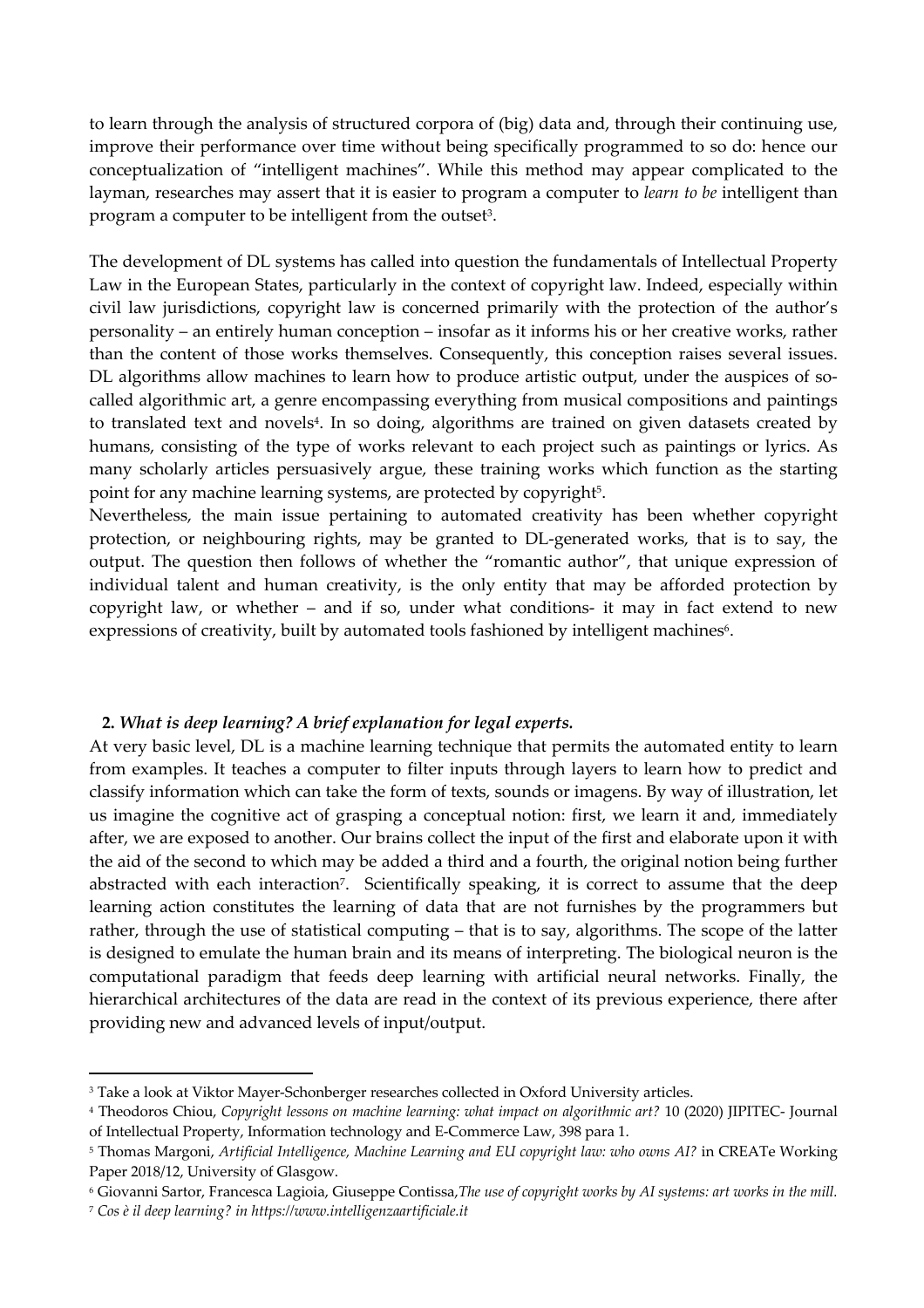To adopt more technical language, deep learning makes use of multi-layered artificial neural networks, a collection of trainable mathematical units – neurons – which collaborate to execute a complex function, in a manner loosely comparable to the human brain<sup>8</sup>. These neurons are organized in layers, stacked in a hierarchy of increasing complexity and abstraction, in which each layer learns from the layer below it. In this manner, as information ascends the ladder, acquainting the neural networks with patterns, then patterns to patterns and so forth, the data's sematic density is increased exponentially. In its uppermost layers, the networks have the capacity to understand quite abstracts concepts<sup>9</sup>, ad algorithms gradually learn how to deploy additional data from their environment, adjusting their operation accordingly so as to create new algorithms and reach new autonomously derived outcomes.

This, then, is the resounding leap forward in the realm of "intelligent machines": the computer shall not be programmed but, rather, trained. The programmer's role is merely to feed the machine with new data; it is the province of the machine to learn, through its iteration with this data, new models, rules and norms that will inform and direct the machines' responses – even in the face of entirely novel data.

# **2.** *GANs (Generative Adversarial Networks) and GPT-3 (Generative pre- trained Transformer)*

There are several DL techniques in the play at time of writing, but the biggest stirs can be attributed to GPT-3 and GANs, as it is becomes increasingly evident that AI- enabled machine learning has the capacity to produce artistic works whose true creators are not humans, but machines<sup>10</sup>.

The first example is the third iteration of the Generative Pre-trained Transformer, created by the artificial intelligence research laboratory OpenAI. GPT-3 is a language – generation model capable of producing, on demand, human – like texts of such quality that it is often difficult to differentiate from that written by humans. A language model is an artificial intelligence system that has been trained by an enormous corpus of text – GPT-3's algorithms study the statistical patterns in almost a trillion words collected from the web and digitized book – to the extent that, with enough text and sufficient processing, probabilistic connections between words are recognised, leanr and stored for future reference<sup>11</sup>

GPT-3's resulting data is significantly better than previous GPT models: for example, Microsoft's Turing NLG model can generate text at character – level accuracy on a test set of Wikipedia articles, but requires an enormous amount of training data to so  $do<sup>12</sup>$ . OpenAI claims that GPT-3 can achieve this level of performance without any additional training data after its initial pretraining period. After that, the machine learns by itself. Indeed, the training data does not include any information on what is a "right" or "wrong" response: all of the requirements is gathered from the training texts themselves. Let's imagine, for example, that during training, the algorithms

<sup>8</sup>Juergen Schmidhuber, *Deep Learning in neural networks: an overview, neural networks,* volume 61 pp 85-117, January 2015.

<sup>9</sup> Daniel Schonberger, *Deep Copyright and downstream questions related to AI and ML* in Droit d'auteur 4.0 / Copyright 4.0, DE WERRA Jacques (ed.), Geneva / Zurich (Schulthess Editions Romandes) 2018, pp. 145-173.

<sup>10</sup> Derrick De Kerckhove, *L'arte sottile del dottor macchina,* in Corriere Innovazione, november 2020.

<sup>&</sup>lt;sup>11</sup>Theodore F. Claypoole, *New AI tool GPT-3 ascends to new peaks but prove show far we still need to travel, in the* National Law Review.

<sup>12</sup>Miguel Grinberg, *The ultimate guide to OpenAI's GPT-3 Language model,* August 8, 2020, in http:// www.twillio.com.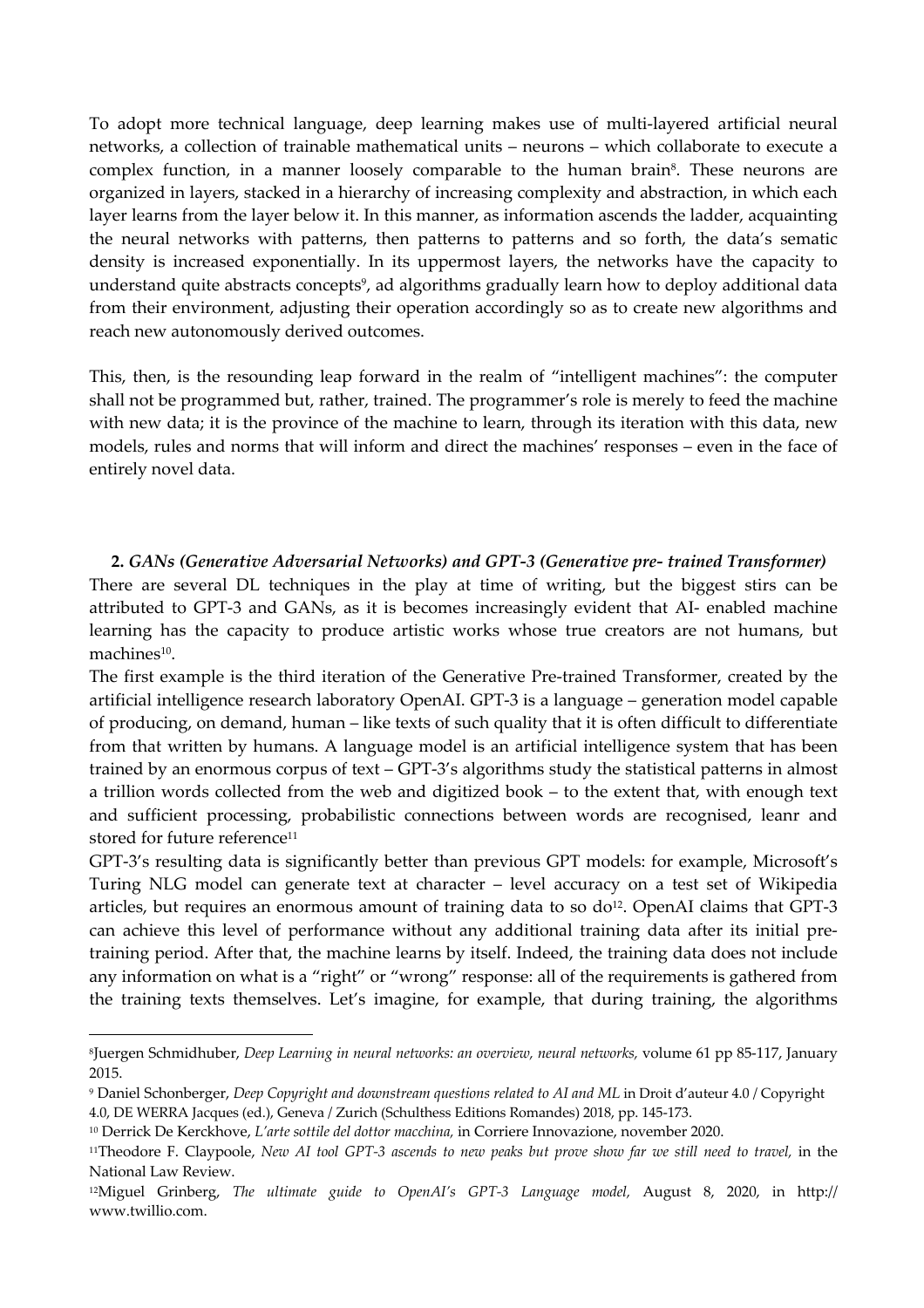encounter the phrase "the cat plays with a  $X$ ". It then scans all of the text in its training data to determine which word should be used to recreate the original phrase. Its initial results are likely to be erroneous potentially millions of times over, but eventually it will identify the right word. By caching its original input data, it will come to "know" that it has produced correct output and assign "weight" to the algorithmic process that generated the correct answer. The scale of this dynamic weighting process is what makes GPT-3 the largest artificial neural network ever created. The number of weights dynamically held in its memory and used to process each query is 175 billion – ten times more than its closest rival, produced by Nvidia<sup>13</sup>. The computing time on which this achievement depends is said to have cost OpenAI \$4.6 million.

Generative Adversarial Networks, or GANs, which represent a shift in the architectural design of deep neural networks, are mainly used for generating images, though they also have the capacity to automatically create text. The generative model adopted by GANs creates new data instances which nonetheless resemble their training data and are thus of a broadly similar nature. Several advantageous features of distinguish this model from other DL techniques: the most salient being that it works and learns from a limited set of data – approximately 10% of the training data of other types of DL – thus greatly expediting the primary step of data collection by the machine's programmers<sup>14</sup>. This remarkable improvement derives from GAN's unique bifurcated structure, predicated on two neural networks – the generator and the discriminator – operating in competition whit one another. They interaction is essentially antagonist: the generator tries to fool the discriminator, while the discriminator tries to keep from fooled. In so doing, the generator learns to create apparently plausible data, which ultimately become negative training examples for the discriminator; meanwhile, the discriminator learns to distinguish the generator's fake data from the real, penalizing the generator for production implausible results. As training progresses, the generator becomes more adept at producing outputs that can fool the discriminator, while the discriminator's ability to distinguish the real from the fake deteriorates accordingly it starts to classify fake data as real, and its accuracy decreases. Therefore, the generator's output is connected directly to the discriminator's input and through backpropagation, a process by which the discriminator's classification produces a signal that is used by the generator to update its weight. Thanks to a well- balanced competition, both networks can improve their efficiency: the generator learns to develop more realistic data sets, while the discriminator learns to correctly identify both fake and real data15.

It is notable that the popularity of GANs can be attributed primarily to their application beyond the arena of computer science. Three French students, operating under the collective moniker of Obvious, have created a much discuss artwork using precisely this kind of technology, *The Portrait of Edmund Belamy,* sold at Christie's auction housed in New York for \$432,500 in October 2018. By the way of input, Obvious furnished the AI- enable machine with a dataset of 15,000 portraits painted between the XIV and XX centuries. What this example reveals in the extent to which the antagonist component constitutes the real turning point in the development of the DL works. In this instance the generator created a new imagine based on the input of the aforementioned human- made portraits which the discriminator subsequently tried to distinguish from those images creates by the generator. The goal is to deceive the discriminator into believing that the

<sup>13</sup> Bernand Marr, *What is GPT-3 and why is it revolutioninzing artificial intelligence",* in Forbes, October 5 2020.

<sup>14</sup> *Inside the GAN's architcture,* Packt\_Pub in http://www.medium.com

<sup>15</sup> *GANs: il lato crativo dell'apprendimento automativo,* Digital Guide Ionos, by 1&1.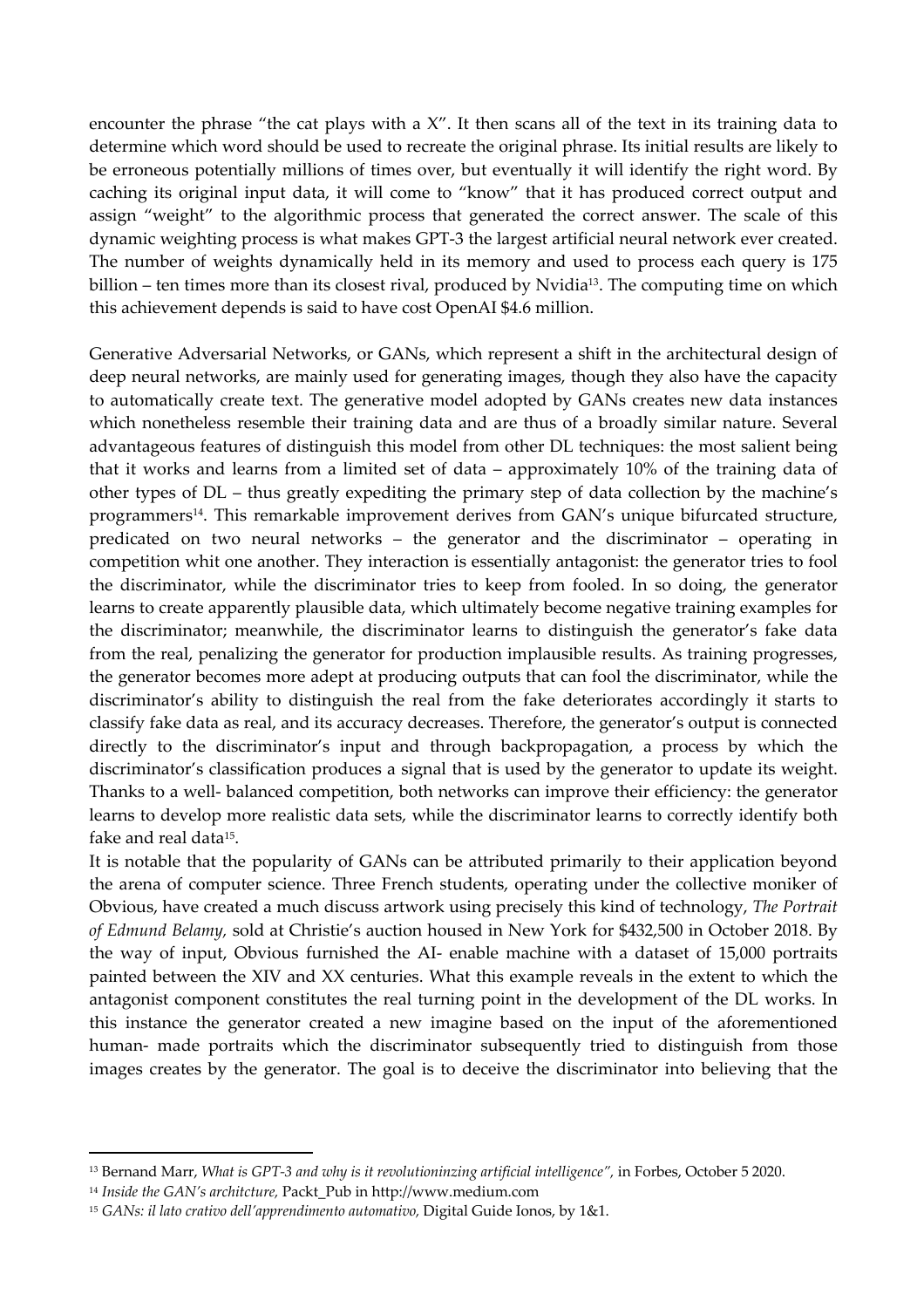new computer- generated images ae in fact real portrait – the success of this ruse resulting in none other than *The Portrait of Edmond*16.

## **3.** *Machine- generated data: which kind of legal protection should be accorded?*

The *Portrait of Edmond* might be instrumental in the quest to answer the fundamental question of the property status attributable to machine-generated works by DL techniques. Who is the creator of the Portrait? The AI-enable machine? Or Obvious, the three French student's group? Though the issue may apparat convoluted to those not versed in mathematics or computer engineering, an understanding of the basic contours is intelligible to non-specialist and may in fact be easier to grasp than expected. The creator is the machine – a machine called, not surprisingly, *intelligence.* In fact, the machine reads the input, which is to say the training data (portraits in this case) and simultaneously implements the DL algorithms, step by step, in order to recognize and subsequently extract empirical observations, including those pertaining to technical and aesthetic elements such as lighting, colouration, brushstrokes and geometric patterns<sup>17</sup>. In this way, DL may culminate in a new set of rules, inferred and abstracted via the processing of training data, and subsequently augmented and fortified the processing of new internal models of the machine's own creation. This is new knowledge discovery, used by the machine to make automated, intelligent decisions regarding new and unknown future inputs which – crucially - were absent from the training data<sup>18</sup> furnished by the AI's human-programmers. This new knowledge, consisting of new- born inputs, is added to processed alongside the pre-determined input; together, these data inform the new set of rules saved by the machine and called upon to create new outputs, in this instance artistic works. If we follow the train of logic, we are left in little doubt that the machine is and intelligent entity capable of creating works of the imagination in its right.

Identifying a DL machine as the real creator of the *Portrait*, however, confronts us with a two-fold challenge. Should we consider the machine as the author, a designation granted by European Law legislation and thus accord the rights and protection that such a designation demands? Or, if not, should we then grant protection to DL works in a different way, thereby avoiding the possibility of such works ending up directly in the public domain?

### **3.1** *Copyright: a Romantic idea*

National Copyright laws, in both Europe and beyond, have been historically based on the centrality of the idea that authorship derives from individual human genius 19 20. This profoundly anthropocentric conception is structured around the belief that human beings are the sole source of

<sup>16</sup> Derrick De Kerckhove, *L'arte sottile del dottor macchina,* in Corriere Innovazione, November 2020.

<sup>17</sup> Andrea Guadamuz, *Do Androids Dream of Electric Copyright? Comparative Analysis of Originality in the Artificial Intelligence Generated Works,* Intellectual Property Quarterly, 2017 (2). pp. 169-186. ISSN 1364-906X.

<sup>18</sup> Theodoros Chiou, *Copyright lessons on machine leaning: what impact on algorithmic art?* 10 (2020) JIPITEC- Journal of Intellectual Property, Information technology and E-Commerce Law, 398 para 1.

<sup>19</sup> Peter Jaszi, *Toward a theory of copyright: the metamorphoses of authorship,* 1991 Duke Law Journal 455-502 (1991).

<sup>20</sup> Michael Madison, *Beyond creativity: copyright as knowledge law.* Vanderbilt Journal of Entertainment and Technology Law, Vol. 12, p. 817, 2010, University of Pittsburgh Legal Studies Research Paper No. 2010-15.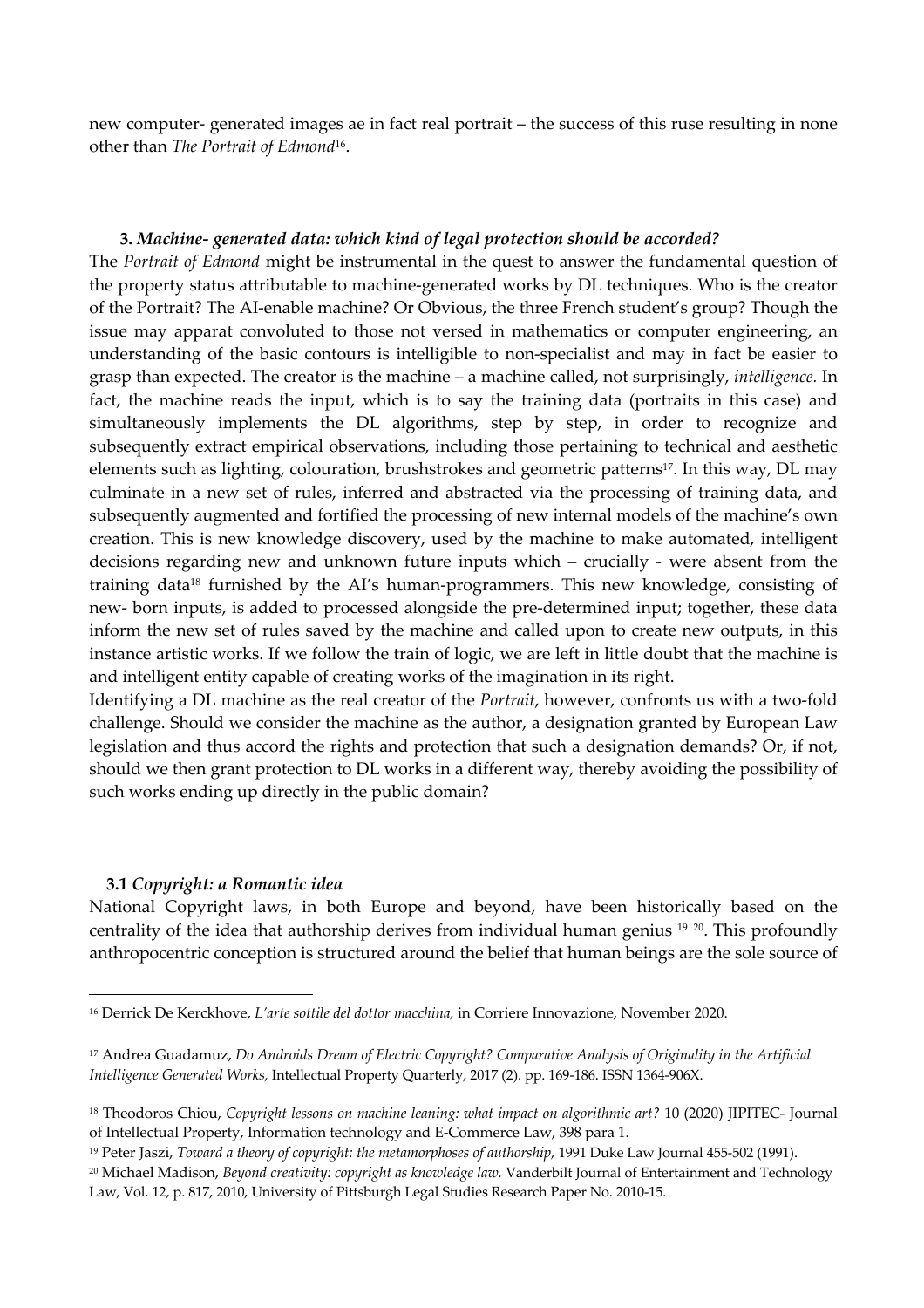the creativity manifested in original works that, as such, require the protection of copyright. Works are always generated by choices, intentions and expressions, in which the author infuses her own personality, creativity and, especially, her originality. Ate the moment, in which these ideas are expressed in a specific form, they become a right of the author, deserving to be granted protection under copyright law. Therefore, in light of this conception, and contrary to conventional wisdom, copyright may not in fact pertain to a human author's right of protection, but rather to the law of copyrightable works hinging on the idea-expression dichotomy: the proposition that copyright protection is accorded not to the idea itself, but rather its tangible manifestation<sup>21</sup> <sup>22</sup>. This could be the turning point in the development of the human conception of copyright.

In any case, starting from the aforesaid historical and traditional assumptions pertaining to the Romantic author, and recalling that European law does not furnish a clear definition of "authorship", it is hardly surprising that the European Court of Justice, in delivering the *Infopaq* <sup>23</sup> decision of 2009, interpreted "originality" and "creativity" as harmonised concepts deriving from "the author's own intellectual creation"24. This definition establishes a bi-univocal relationship between the act of creating a copyrightable work and a human acting as its creator<sup>25</sup>. Furthermore, the explanatory memorandum for the proposal of a Software Directive states: *"In common with all literary works, the question of authorship [...] is to be resolved in favour of the natural person [...] who created the work. Although the right to exercise exclusive rights may be assigned to another, the author will*  retain at least the unalienable rights to claim the paternity of his work". It therefore appears impossible to apply conventional conceptions of copyright to DL generated works, in which the contribution of the human is limited to the initial phase of the creative process, namely, in preparation of the training data, the primary dataset input which is then augmented by machine itself<sup>26</sup>.

As far as the challenge that DL-generated creative works poses to conventional notions of copyright is concerned, European law remains in a bind. At a national level, however, potential ways forward have been and are being identified. Indeed, UK law has adopted a solution that essentially grounds protection in the concept of deemed authorship, whereby the author of a computer-generated work is considered the person who *"makes the necessary arrangements"* for the creation of the work. In this way, depending on the circumstances, the owner of the copyright in machine-made such as those discussed here, may alternatively be the programmer or the user of the program. Again, section 178 of CDPA<sup>27</sup> contains a definition of the aforesaid works that can be adopted to establish a universal meaning of these for copyright purposes: "*the author shall be taken to be the person by whom the arrangements necessary for the creation of the work are undertaken*."

<sup>21</sup> Massimo Maggiore, *Artificial Intelligence, computer generate works and copyright,* [2018] ELECD 878; in Bonadio, Enrico; Lucchi, Nicola (eds), "Non-Conventional Copyright" (Edward Elgar Publishing, 2018) 382.

<sup>22</sup> Daniela Simona, *Copyright or Copyleft: Wikipedia as a turning point for authorship,* (July 1, 2013). (2014) 25(1) Kings Law Journal 102, Available at SSRN https://ssrn.com/abstract=2330766.

<sup>23</sup> C-578 Infopaq International A/S v. Danske Dagblades Forening.

<sup>24</sup> Neither in Berne Convention

<sup>25</sup> Massimo Maggiore, *Artificial Intelligence, computer generate works and copyright,* [2018] ELECD 878; in Bonadio, Enrico; Lucchi, Nicola (eds), "Non-Conventional Copyright" (Edward Elgar Publishing, 2018) 382

<sup>&</sup>lt;sup>26</sup> Fort the legal protection of the data collected by the machine's programmers, it could be said that they are protected, for the most part, by copyright or, specifically, by the directive 96/6/CE as a dataset. For a more detailed examination, however, please refer to the scholars as A. Guadamuz "*AI and copyright"* WIPO megazine; or Giovanni Sartor, Francesca Lagioia, Giuseppina Contissima *"The use of copyright works by AI system: art works in the data mill"*.

<sup>27</sup> Copyright, Design and Patents Act 1988.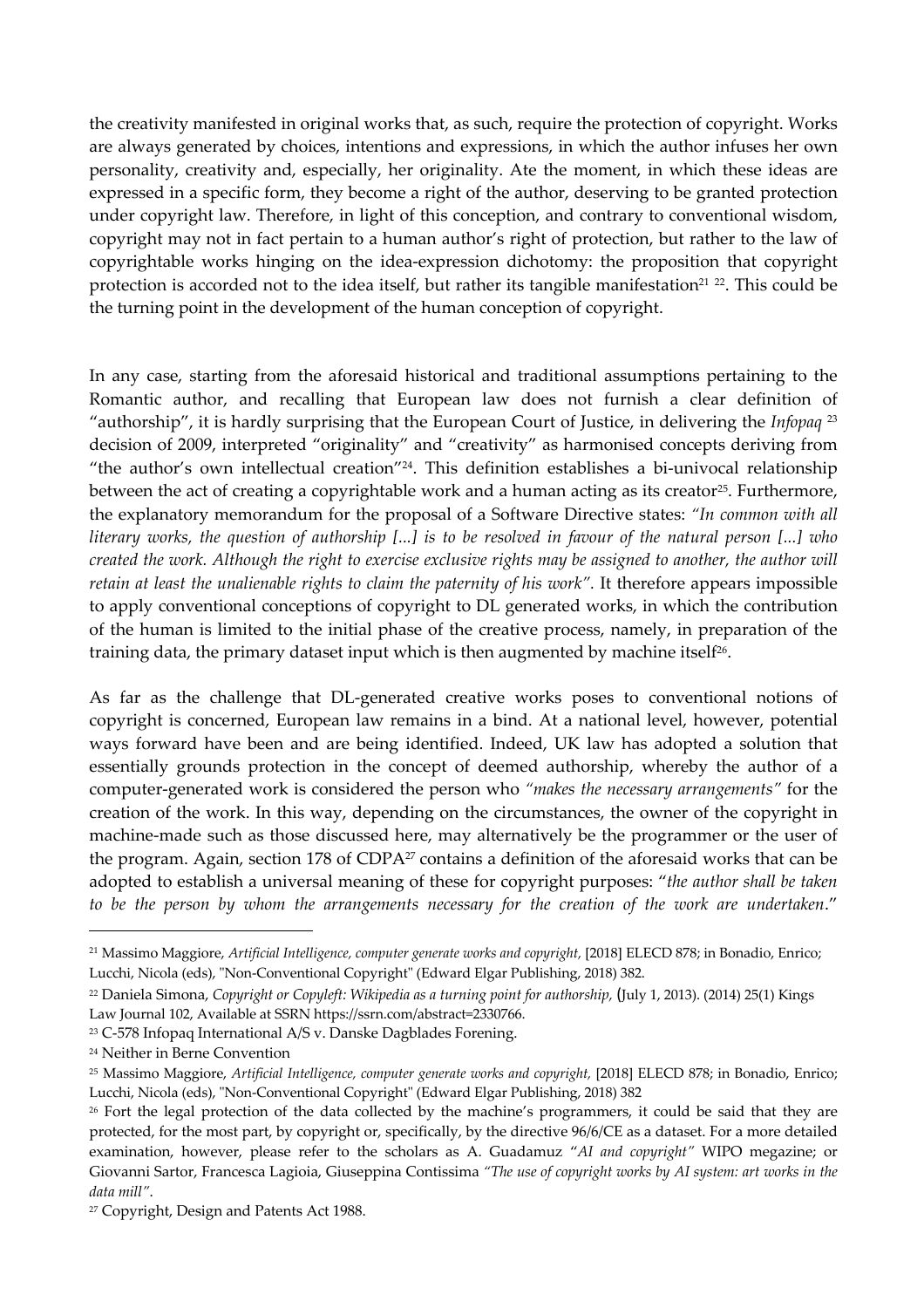Nonetheless, this definition, for the all the reasons already explained and more besides, is not without fault as far as the output generated by deep learning machines is concerned.

The European legislature is evidently aware of this issue and is proceeding to address it, with draft legislation formulated by the EU Commission concerning Artificial Intelligence, including the protection of the new, machine-generated creative processes delineated above, due in early 2021.

### **6.** *Deep Leaning – generated works: not purely data?*

Having excluded the possibility of protecting a work on the basis that creativity and originality are the sole province of the human mind, and instead positing that the copyrightable entity is not an idea's its content but rather its form, which is to say, the external structure of the idea, we shall direct our attention to other kinds of European protection available to creative works.

Once again, an understanding of the basic operation of DL techniques may facilitate our comprehension. The starting point of these mathematical architectures is the input dataset, through interaction with which the machine produces additional information to add to the original dataset, before ultimately emitting the final results – the outputs. The latter are nothing more than new data, organized in the systematic, methodical form of a real, bona fide database. This conclusion is applicable both to outputs such as *The Portrait of Edmond,* and to the production of texts, melodies, and suchlike, to which it is perhaps more easily understandable.

The Database Directive, 96/6/CE concerns the legal protection of databases in any form. For the purpose of this legislative provision (art.1), a database is a "*collection of independent works, data or other materials arranged in a systematic or methodical way and individually accessible by electronic or other means*." In accordance with article 3.1, databases which, by reason of the selection or arrangement of their contents, constitute the author's own intellectual creation shall be protected as such by copyright. No other criteria shall be applied to determine their eligibility for that protection. The author of a database shall be the natural person or group of natural persons who created the set or, where the legislation of the Member States so permits, the legal person designated as the right holder by that legislation. The notion of the author's own "intellectual creation" serves as a criterion for the determination of the object of protection under copyright law. No database is copyrightable if its structure does not reflect the intellectual creation of its author or, more accurately, the selection or arrangement thereof. This copyright does not extend to the contents of databases, but only the structure, which may be protected by its own independent copyright, like a contract, or be copyright free.

While considering deep learning-generated works as collections of data, the application of copyright protection is once again subject to the anthropocentric conception of the author as a creator of an original work. However, article 7 of the Database Directive provides the *sui generis database right*: a new form of European intellectual property right formulated to protect economic investment in database when the latter is not original in the sense defined in article 3. The sui generis right may be applied to a database if a substantial investment was made in obtaining, verifying and presenting its contents. For this purpose, a substantial investment constitutes a financial and/or professional investment which may consist in the development of financial resources and the expenditure of time, effort and energy in obtaining and collecting the content. It is important to underline that the investment is not made in the creation of the collection of included data, but only "*in the obtaining, verification or presentation of the contest*" of the database. Indeed, while the business of "obtaining…contents" does concern the seeking out of existing independent materials and collecting them in the database, it does not cover the resources used for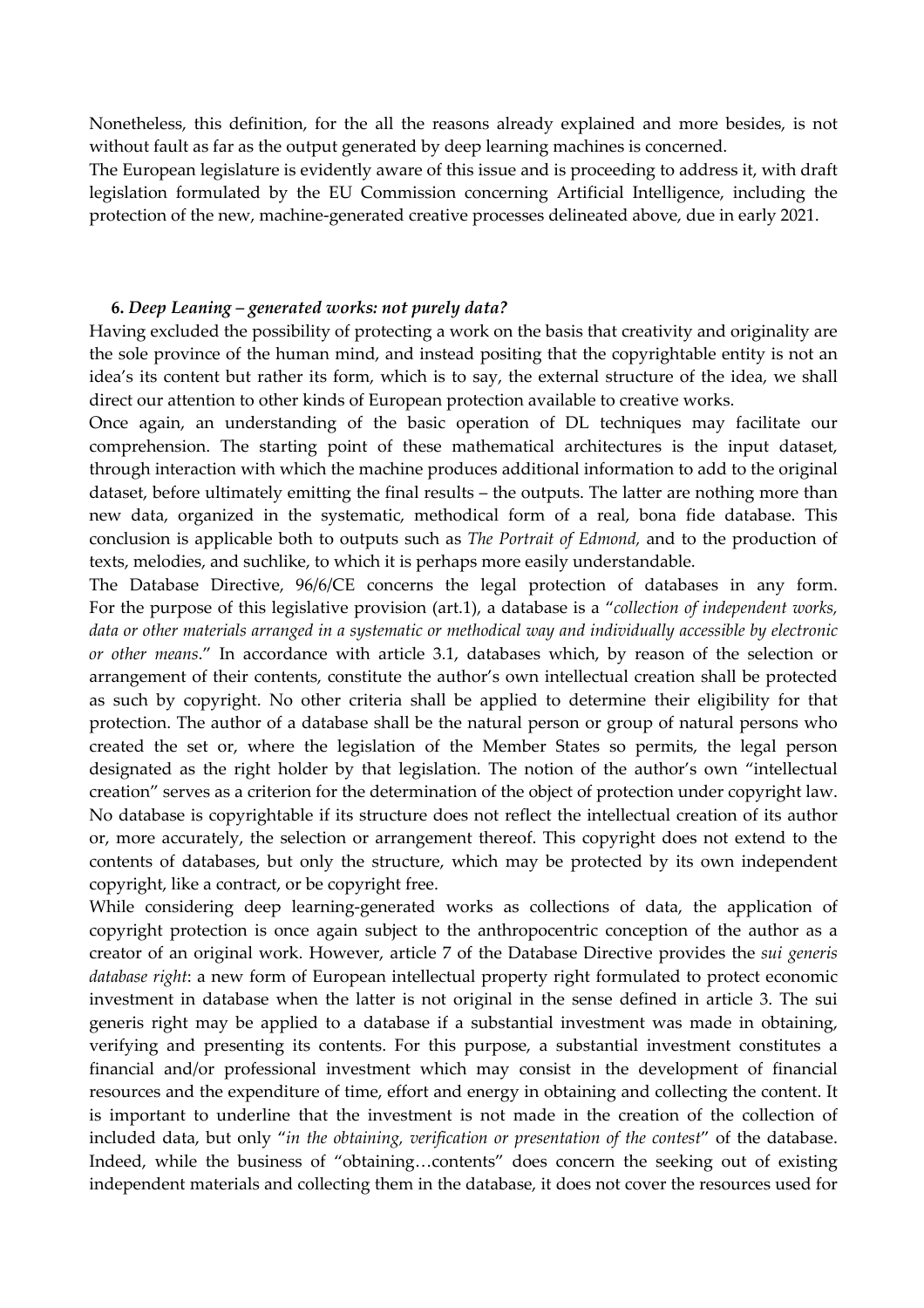the creation of materials that make up the contents of database<sup>28</sup>. The "verification", meanwhile, relates to the checking, correcting and updating of data already extant in the database, while "presentation" involves the retrieval and communication of compiled data, such as the digitalization of analogy files, the creation of thesaurus or the design of user interfaces<sup>29</sup>. This kind of protection gives the right to prevent the temporary or permanent extraction of all or substantial part of the database, as well as the right to prevent a reutilisation: this is to say, any form of making available to the public all or substantial part of the database. Thus, when copyright protects the original structure of the database, the sui generis right protects the contents themselves where the aforesaid elements are present. For this reason, in European Member States, both rights may apply cumulatively if the prerequisites for both regimes are fulfilled.

## **6.** *Conclusion*

Deep learning has the capacity to produce high value outputs. The creation of potentially massive amounts of content produced either partly or totally independent of human hands, is challenging the marketplace in fundamental and unforeseen ways. And again, deciding whether machinegenerated artistic materials, such as literature, melodies and so on, should be protected by copyright or, better, the sui generis right, has a profound impact on the market of creative works. This issue not only involves the programmers/makers of the machines under consideration, but also the market, and consumers, in general. Indeed, if DL-generated works are copyright-free, machines will produce free goods, available in the public domain, which can compete with their paid- for counterparts – that is, works created by humans expecting a financial return, thus also distorting the precarious state of concurrency.

Considering the current European legislation pertaining to copyright and the protection of database, there are two alternative options by which to grant protection to works generated by deep learning techniques. The first adopts an exception to, or more accurately, a reformulation of, the traditional concept of authorship, following on the heels of UK copyright law. In this instance, the author is designated as the person making the necessary arrangements for this kind of work to occur, and the investment their creation necessitates. However, while this solution may seem to offer the faster and easier way, it implies at least a legislative intervention into European regulations, if not a radical change in jurisprudence which remains beholden, as far as copyright is concerned, to the anthropocentric conception of authorship previously described. However, the outputs/works generated by deep learning have been in the market for some time now.

For this reason, suggesting this amount merely to collections of data, processed by a machine, and thus no more than a database, might open the door for the application of the sui generis right, provided for in Directive 96/6/CE, article 7. In the application of this type of technology, the economic investment furnished by the programmers or makers is ongoing, required not only to support the primary collection of input that initiates the machine's "intelligence work", but also to allow it to continue its function. Evidently, the labour of these AI-enabled machines does not end with the creation of a determinate number of outputs, be they images, novels, songs or other works, but may continue for a long time, increasing the number of the output potentially ad infinitum. We may think, for example, of the translation of text, on demand, by GPT-3 technology,

<sup>28</sup> CJEU, C-203/202.

<sup>29</sup> Eleonora Rosati, *Originaly in the EU copyright, full harmonization thought case law.*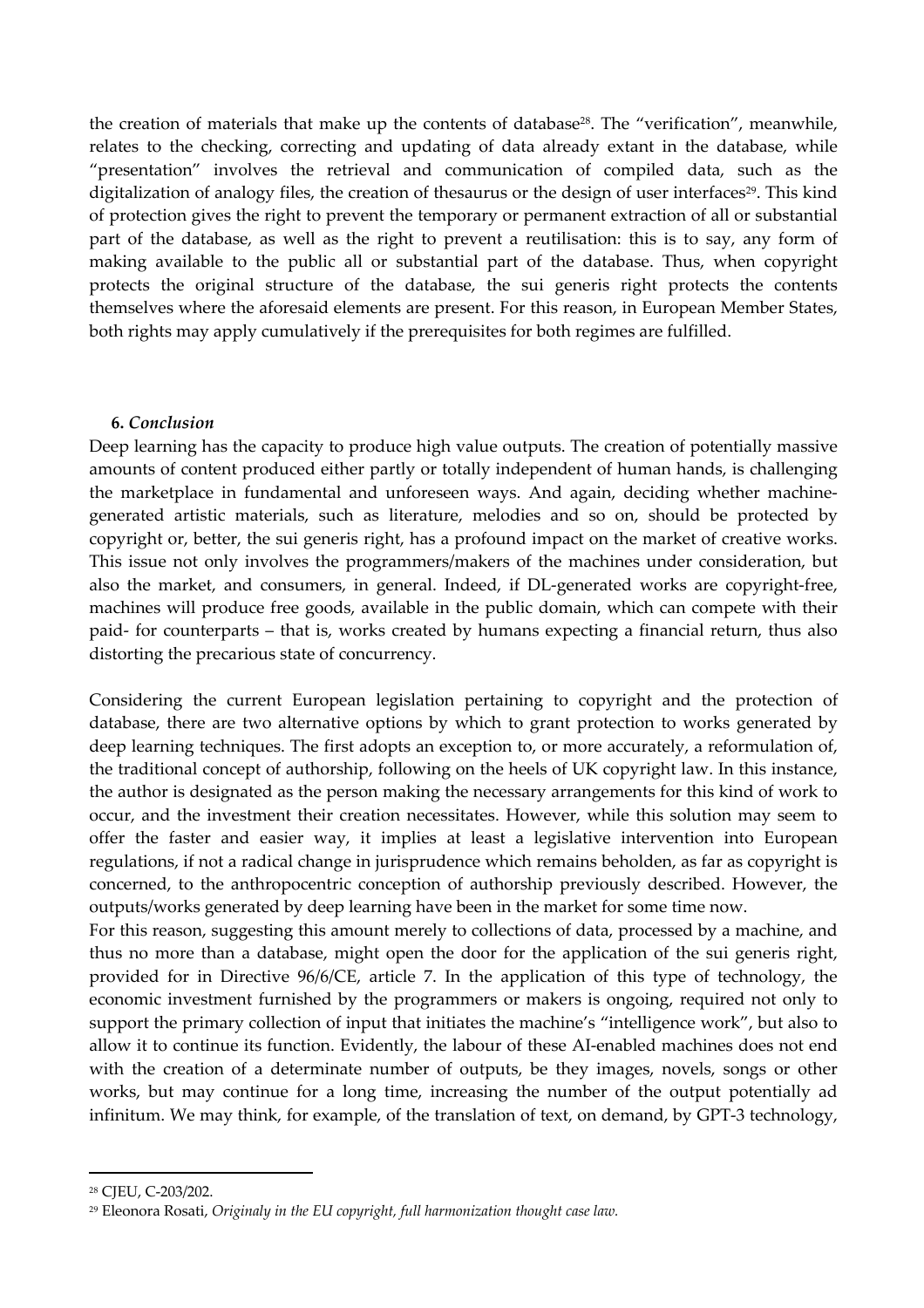an endeavour which might well continue indefinitely, as long as speakers of different language exist and need to communicate.

It is true, moreover, that the sui generis right is granted not to the database in its totality, namely, the whole structure, but only to the content housed therein, apparently without a form, though this aspect might be conveniently bypassed by an extensive interpretation. Some scholars, have already supported this solution <sup>30</sup>, especially in the light of the jurisprudence of the Court of Justice of European Union, which is inclined to extend the definition of "database" with a view to ensuring grater legal protection<sup>31</sup>.

At the basis of this proposed application is, firstly, recital 3 of the of the Database Directive, which describes ""existing differences distorting the functioning of the internal market need to be removed and new ones prevented from arising, while differences not adversely affecting the functioning of the internal market or the development of an information market within the Community need not be removed or prevented from arising" and, secondly, recital 40, which claims that "the object of this sui generis right is to ensure protection of any investment in obtaining, verifying or presenting the contents of a database for the limited duration of the right; whereas such investment may consist in the deployment of financial resources and/or the expending of time, effort and energy."

By way of conclusion, while waiting for a specific contribution by the European legislator, It is possible to consider DL generated works as various collections of data, arranged in different databases and, consequently, apply the sui generis right to the maker of the DL machine, circumventing, in the meantime, the question of whether or not to ascribe a legal personality to an AI machine. As a result, it is possible to guarantee a very similar right, comparable to the raw copyright, to artistic works on the premise that they might be created by a human e not by a machine. Secondly, this present itself as the solution for pursuing the objectives provided by the recitals of the Directive: avoiding distortions of internal competition and, above all, defend both the economic value of data and the investment made by the creator of the machine.

**\*\*\***

**GIULIA MAZZINI** – giulia.mazzini@master.unibocconi.it

# **DATE OF PUBLICATION: 10 MAY 2021**

**ABSTRACT:** If we consider data as the oil of the current millennium, machine learning, especially through techniques like deep learning, may be concomitantly compared to an oil well. Intelligent machines, with supercomputing capacity, can learn from a corpus of examples embodied in a dataset. Through this, the machine – the oil well of our analogy – working with learning and training algorithms, uses the given dataset – the oil – in order to autonomously extract new data and, in so doing, predict or emulate human behaviour and decision-making. Thus, by drawing on a vast array of examples (inputs), programmers can create machines with the ability to make autonomous intelligent decisions (outputs), through the application of ever more sophisticated

<sup>30</sup> Alexandre Cruquenarie may be an example.

<sup>&</sup>lt;sup>31</sup> Case C-490/14 concerning geographic data.